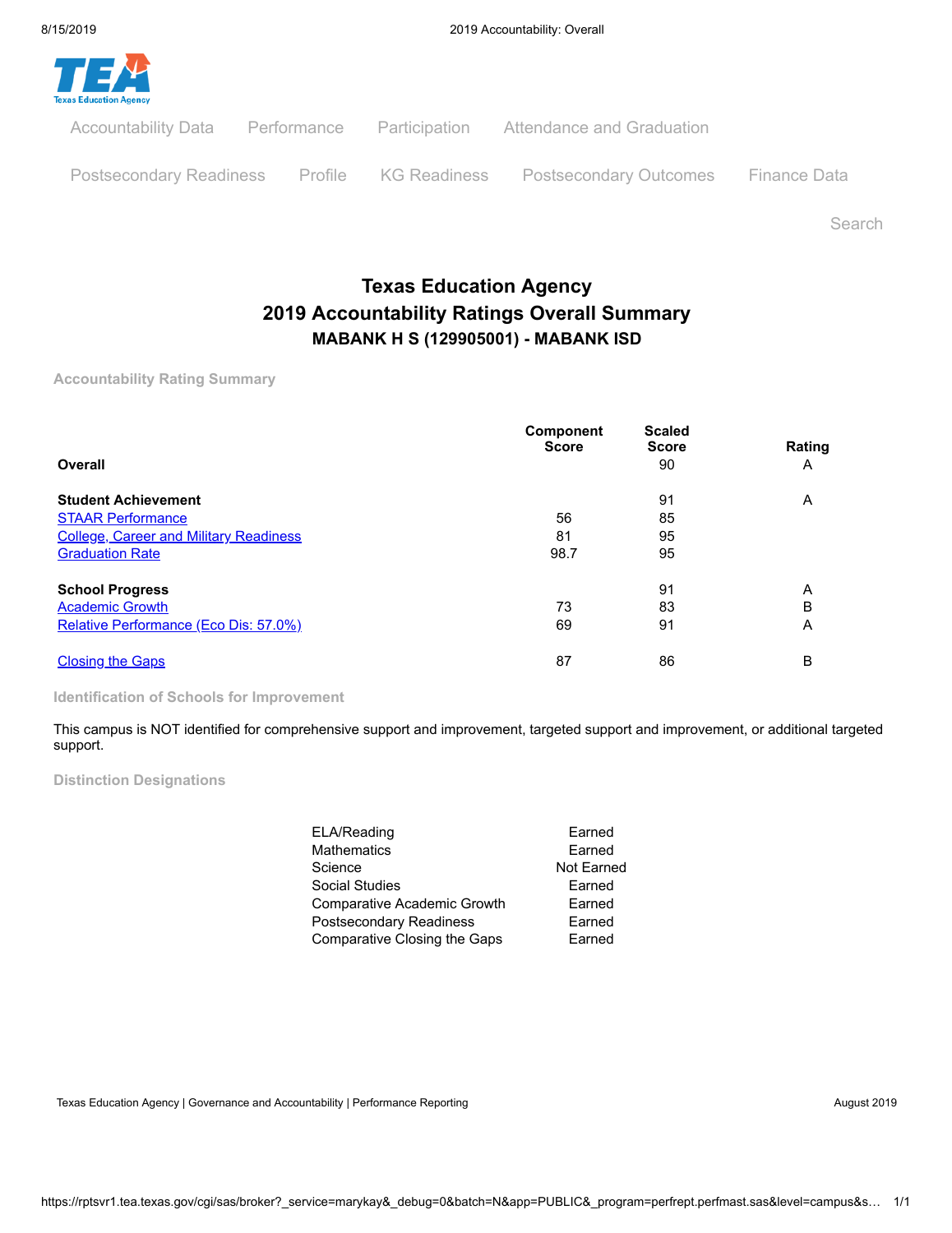# **TEXAS EDUCATION AGENCY 2019 Distinction Designation Summary Academic Achievement in English Language Arts/Reading MABANK H S (129905001) - MABANK ISD Campus Type: High School**

|                                                         | <b>Indicator</b> |                |
|---------------------------------------------------------|------------------|----------------|
| <b>Indicator</b>                                        | <b>Score</b>     | Quartile       |
| Attendance Rate                                         | 95.0%            | Q <sub>1</sub> |
| Accelerated Student Progress in ELA/Reading             | 4.0%             | Q1             |
| Grade 3 Reading Performance (Masters Grade Level)       |                  |                |
| Grade 4 Reading Performance (Masters Grade Level)       |                  |                |
| Grade 4 Writing Performance (Masters Grade Level)       |                  |                |
| Grade 5 Reading Performance (Masters Grade Level)       |                  |                |
| Grade 6 Reading Performance (Masters Grade Level)       |                  |                |
| Grade 7 Reading Performance (Masters Grade Level)       |                  |                |
| Grade 7 Writing Performance (Masters Grade Level)       |                  |                |
| Grade 8 Reading Performance (Masters Grade Level)       |                  |                |
| English I Performance (Masters Grade Level)             | 10.0%            | Q <sub>1</sub> |
| English II Performance (Masters Grade Level)            | 11.0%            | Q1             |
| AP/IB Examination Participation: ELA                    | 18.7%            | Q1             |
| AP/IB Examination Results (Examinees >= Criterion): ELA | 35.1%            |                |
| <b>SAT/ACT Participation</b>                            | 46.4%            | Q <sub>3</sub> |
| Average SAT Score: Reading and Writing                  | 539              | Q <sub>2</sub> |
| Average ACT Score: ELA                                  | 20.2             | Q <sub>2</sub> |
| Advanced/Dual-Credit Completion: ELA/Reading (9-12)     | 13.1%            | Q <sub>2</sub> |
| <b>Total Indicators for ELA/Reading</b>                 |                  | 5 of 9         |

Distinction Campus Outcome: 5 of 9 eligible indicators in Q1 (Top Quartile)

5 of  $9 = 56%$ 

Distinction Target: High School = 33% or higher

# **DISTINCTION EARNED**

Blank values for an indicator score occur if the indicator is not applicable to that campus or does not meet the minimum size of 10 students.

Blank values for a quartile occur if there are fewer than 20 campuses in the campus comparison group with data for each qualifying indicator.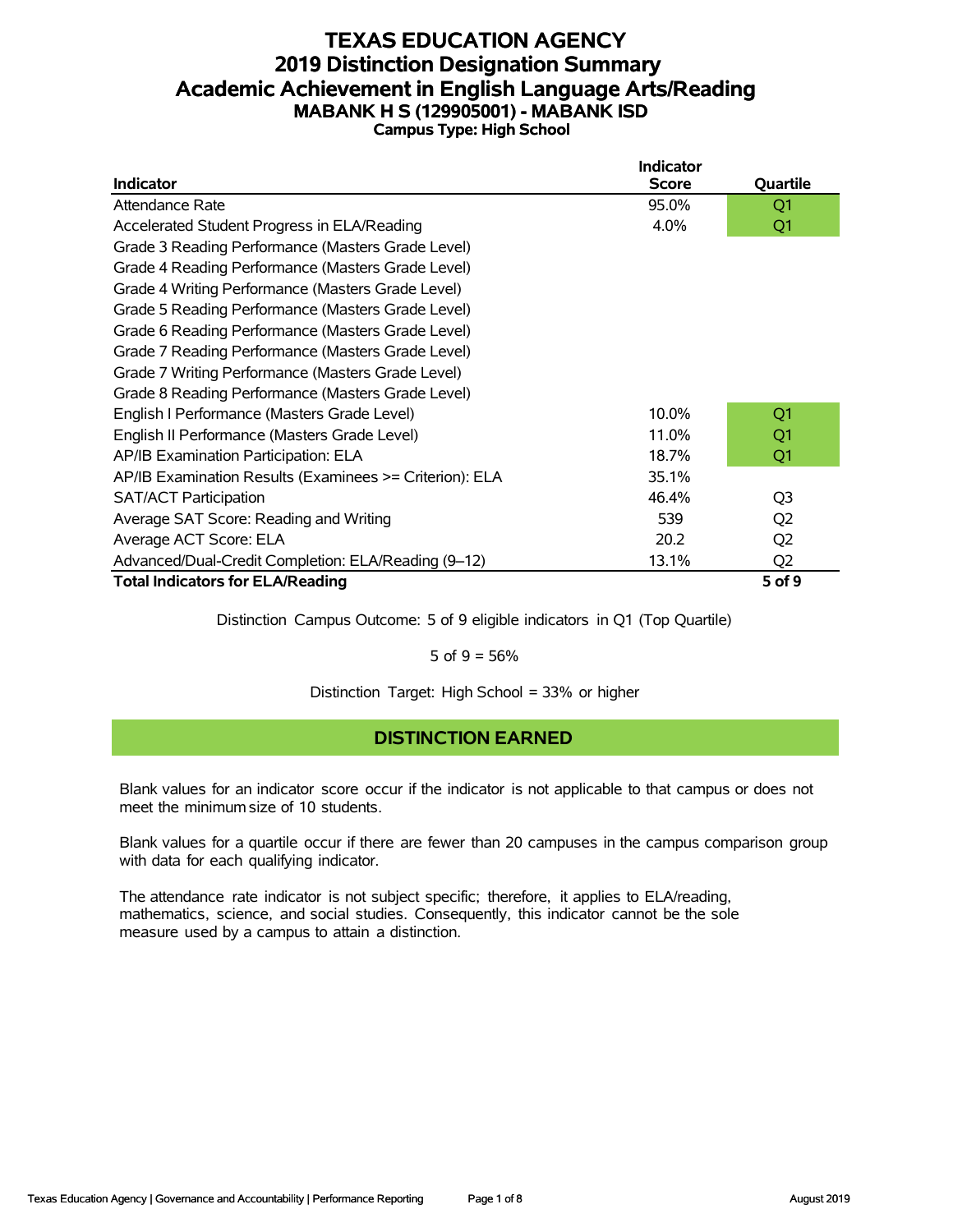### **TEXAS EDUCATION AGENCY 2019 Distinction Designation Summary Academic Achievement in Mathematics MABANK H S (129905001) - MABANK ISD Campus Type: High School**

|                                                                 | <b>Indicator</b> |                |
|-----------------------------------------------------------------|------------------|----------------|
| <b>Indicator</b>                                                | <b>Score</b>     | Quartile       |
| Attendance Rate                                                 | 95.0%            | Q1             |
| Accelerated Student Progress in Mathematics                     | 31.0%            | Q <sub>2</sub> |
| Grade 3 Mathematics Performance (Masters Grade Level)           |                  |                |
| Grade 4 Mathematics Performance (Masters Grade Level)           |                  |                |
| Grade 5 Mathematics Performance (Masters Grade Level)           |                  |                |
| Grade 6 Mathematics Performance (Masters Grade Level)           |                  |                |
| Grade 7 Mathematics Performance (Masters Grade Level)           |                  |                |
| Grade 8 Mathematics Performance (Masters Grade Level)           |                  |                |
| Algebra I by Grade 8 - Participation                            |                  |                |
| Algebra I Performance (Masters Grade Level)                     | 36.0%            | Q <sub>1</sub> |
| AP/IB Examination Participation: Mathematics                    | $3.4\%$          | Q <sub>2</sub> |
| AP/IB Examination Results (Examinees >= Criterion): Mathematics | 35.3%            |                |
| <b>SAT/ACT Participation</b>                                    | 46.4%            | Q <sub>3</sub> |
| Average SAT Score: Mathematics                                  | 518              | Q <sub>2</sub> |
| Average ACT Score: Mathematics                                  | 19.9             | Q <sub>2</sub> |
| Advanced/Dual-Credit Completion: Mathematics (9-12)             | 23.9%            | Q1             |
| <b>Total Indicators for Mathematics</b>                         |                  | $3$ of $8$     |

Distinction Campus Outcome: 3 of 8 eligible indicators in Q1 (Top Quartile)

3 of  $8 = 38%$ 

Distinction Target: High School = 33% or higher

# **DISTINCTION EARNED**

Blank values for an indicator score occur if the indicator is not applicable to that campus or does not meet the minimum size of 10 students.

Blank values for a quartile occur if there are fewer than 20 campuses in the campus comparison group with data for each qualifying indicator.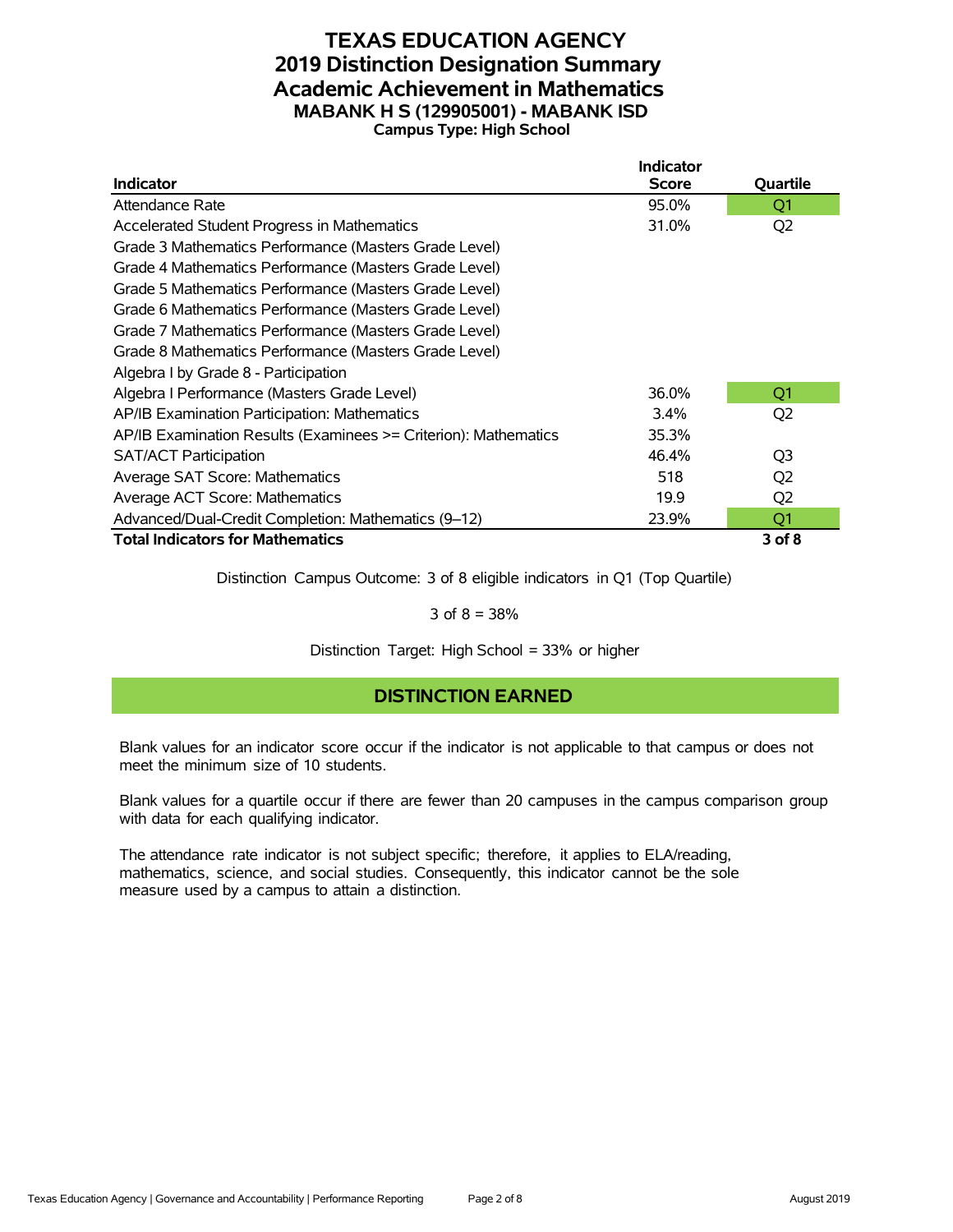# **TEXAS EDUCATION AGENCY 2019 Distinction Designation Summary Academic Achievement in Science MABANK H S (129905001) - MABANK ISD Campus Type: High School**

|                                                             | Indicator    |                 |
|-------------------------------------------------------------|--------------|-----------------|
| <b>Indicator</b>                                            | <b>Score</b> | <b>Ouartile</b> |
| Attendance Rate                                             | 95.0%        | Q1              |
| Grade 5 Science Performance (Masters Grade Level)           |              |                 |
| Grade 8 Science Performance (Masters Grade Level)           |              |                 |
| EOC Biology Performance (Masters Grade Level)               | 17.0%        | O <sub>3</sub>  |
| AP/IB Examination Participation: Science                    | $7.1\%$      | O <sub>2</sub>  |
| AP/IB Examination Results (Examinees >= Criterion): Science | 13.9%        |                 |
| Average ACT Score: Science                                  | 20.3         | O3              |
| Advanced/Dual-Credit Completion: Science (9-12)             | 18.9%        | Q <sub>3</sub>  |
| <b>Total Indicators for Science</b>                         |              | $1$ of 5        |

Distinction Campus Outcome: 1 of 5 eligible indicators in Q1 (Top Quartile)

1 of  $5 = 20%$ 

Distinction Target: High School = 33% or higher

#### **NO DISTINCTION EARNED**

Blank values for an indicator score occur if the indicator is not applicable to that campus or does not meet the minimum size of 10 students.

Blank values for a quartile occur if there are fewer than 20 campuses in the campus comparison group with data for each qualifying indicator.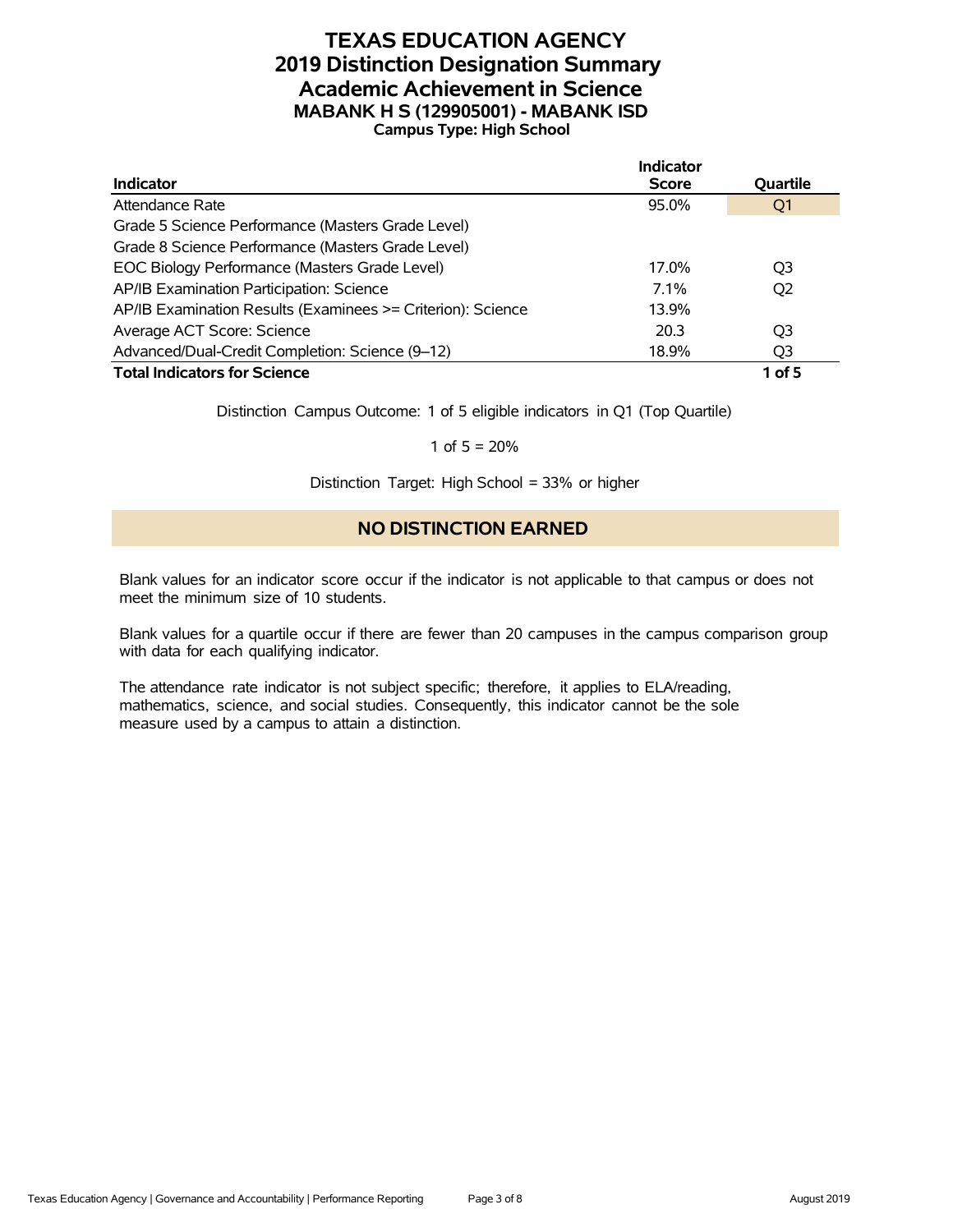# **TEXAS EDUCATION AGENCY 2019 Distinction Designation Summary Academic Achievement in Social Studies MABANK H S (129905001) - MABANK ISD Campus Type: High School**

|                                                                    | <b>Indicator</b> |                |
|--------------------------------------------------------------------|------------------|----------------|
| <b>Indicator</b>                                                   | <b>Score</b>     | Quartile       |
| Attendance Rate                                                    | 95.0%            | O <sub>1</sub> |
| Grade 8 Social Studies Performance (Masters Grade Level)           |                  |                |
| EOC U.S. History Performance (Masters Grade Level)                 | 40.0%            | O <sub>2</sub> |
| AP/IB Examination Participation: Social Studies                    | 13.3%            | Q <sub>1</sub> |
| AP/IB Examination Results (Examinees >= Criterion): Social Studies | 14.9%            |                |
| Advanced/Dual-Credit Completion: Social Studies (9-12)             | 18.6%            | O1             |
| <b>Total Indicators for Social Studies</b>                         |                  | 3 of 4         |

Distinction Campus Outcome: 3 of 4 eligible indicators in Q1 (Top Quartile)

3 of  $4 = 75%$ 

Distinction Target: High School = 33% or higher

#### **DISTINCTION EARNED**

Blank values for an indicator score occur if the indicator is not applicable to that campus or does not meet the minimum size of 10 students.

Blank values for a quartile occur if there are fewer than 20 campuses in the campus comparison group with data for each qualifying indicator.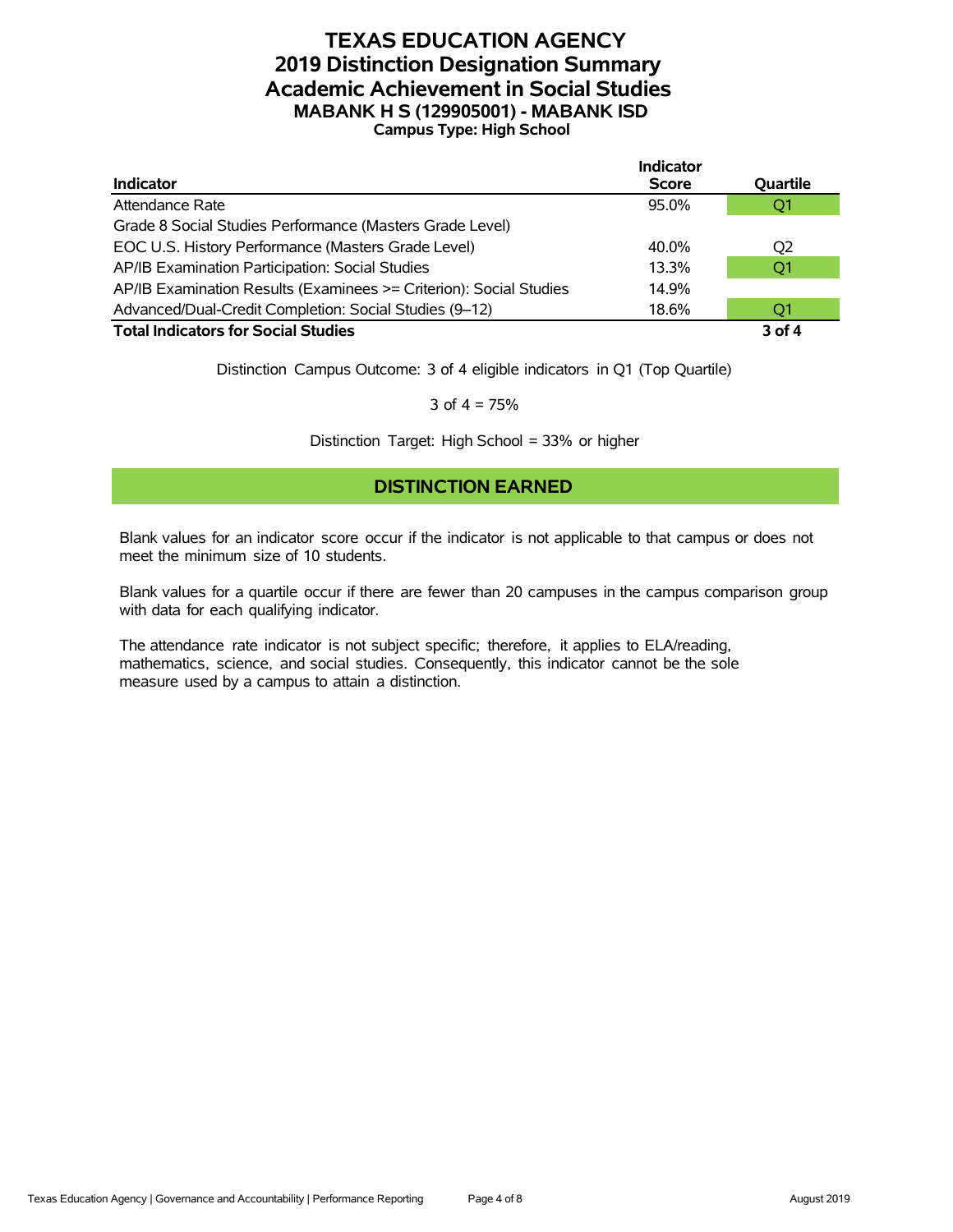### **TEXAS EDUCATION AGENCY 2019 Distinction Designation Summary Top 25 Percent: Comparative Academic Growth (AG) MABANK H S (129905001) - MABANK ISD Campus Type: High School**

|                                    |                                      | AG            |
|------------------------------------|--------------------------------------|---------------|
|                                    |                                      | <b>Scaled</b> |
| <b>Campus Name</b>                 | <b>District Name</b>                 | <b>Score</b>  |
| 1 ORANGE GROVE H S (125903001)     | <b>ORANGE GROVE ISD</b>              | 90            |
| 2 BISHOP H S (178902001)           | <b>BISHOP CISD</b>                   | 89            |
| 3 CALHOUN H S (029901001)          | <b>CALHOUN COUNTY ISD</b>            | 88            |
| 4 GILMER H S (230902002)           | <b>GILMER ISD</b>                    | 88            |
| 5 PRINCETON H S (043911001)        | <b>PRINCETON ISD</b>                 | 87            |
| 6 ALVARADO H S (126901001)         | <b>ALVARADO ISD</b>                  | 86            |
| 7 CARTHAGE H S (183902001)         | <b>CARTHAGE ISD</b>                  | 86            |
| 8 PALESTINE H S (001907001)        | <b>PALESTINE ISD</b>                 | 84            |
| 9 PLEASANTON H S (007905001)       | <b>PLEASANTON ISD</b>                | 84            |
| 10 KAUFMAN H S (129903001)         | KAUFMAN ISD                          | 83            |
| 11 LEVELLAND H S (110902001)       | <b>LEVELLAND ISD</b>                 | 83            |
| <b>MABANK H S (129905001)</b>      | <b>MABANK ISD</b>                    | 83            |
| 12 RANCHVIEW H S (057903007)       | <b>CARROLLTON-FARMERS BRANCH ISD</b> | 83            |
| 13 RAINS H S (190903001)           | <b>RAINS ISD</b>                     | 82            |
| 14 HENDERSON H S (201902001)       | <b>HENDERSON ISD</b>                 | 80            |
| 15 TULOSO-MIDWAY H S (178912001)   | <b>TULOSO-MIDWAY ISD</b>             | 80            |
| 16 RUSK H S (037907002)            | <b>RUSK ISD</b>                      | 79            |
| 17 SEALY H S (008902001)           | <b>SEALY ISD</b>                     | 79            |
| 18 DENISON H S (091903001)         | <b>DENISON ISD</b>                   | 78            |
| 19 PINE TREE H S (092904001)       | PINE TREE ISD                        | 78            |
| 20 BURNET H S (027903001)          | <b>BURNET CISD</b>                   | 76            |
| 21 HEREFORD H S (059901001)        | <b>HEREFORD ISD</b>                  | 76            |
| 22 LLANO H S (150901001)           | <b>LLANO ISD</b>                     | 75            |
| 23 BIG SPRING H S (114901001)      | <b>BIG SPRING ISD</b>                | 70            |
| 24 EL CAMPO H S (241903001)        | <b>EL CAMPO ISD</b>                  | 69            |
| 25 WILLS POINT H S (234907002)     | <b>WILLS POINT ISD</b>               | 69            |
| 26 GONZALES H S (089901001)        | <b>GONZALES ISD</b>                  | 68            |
| 27 WH FORD H S (116908001)         | <b>QUINLAN ISD</b>                   | 68            |
| 28 ATLANTA H S (034901001)         | <b>ATLANTA ISD</b>                   | 66            |
| 29 FORT STOCKTON HIGH (186902001)  | FORT STOCKTON ISD                    | 66            |
| 30 SPRINGTOWN H S (184902001)      | <b>SPRINGTOWN ISD</b>                | 65            |
| 31 VERNON H S (244903001)          | <b>VERNON ISD</b>                    | 65            |
| 32 SULPHUR SPRINGS H S (112901002) | SULPHUR SPRINGS ISD                  | 63            |
| 33 SWEETWATER H S (177902001)      | <b>SWEETWATER ISD</b>                | 63            |
| 34 BROWNSBORO H S (107902001)      | <b>BROWNSBORO ISD</b>                | 62            |
| 35 MARBLE FALLS H S (027904001)    | <b>MARBLE FALLS ISD</b>              | 62            |
| 36 TAYLOR H S (246911001)          | <b>TAYLOR ISD</b>                    | 62            |
| 37 KILGORE H S (092902002)         | <b>KILGORE ISD</b>                   | 60            |
| 38 LIVINGSTON H S (187907002)      | <b>LIVINGSTON ISD</b>                | 60            |
| 39 SNYDER H S (208902001)          | SNYDER ISD                           | 60            |
| 40 BROWNWOOD H S (025902001)       | <b>BROWNWOOD ISD</b>                 | 57            |

Top 25 Percent: Comparative Academic Growth Target = Academic Growth Scaled Score of 83

#### **DISTINCTION EARNED**

Blank values for an Academic Growth Scaled Score occur if the indicator is not applicable to that campus or does not meet the minimum size of 10.

Where Academic Growth Scaled Scores are identical, the campuses are listed alphabetically by campus name.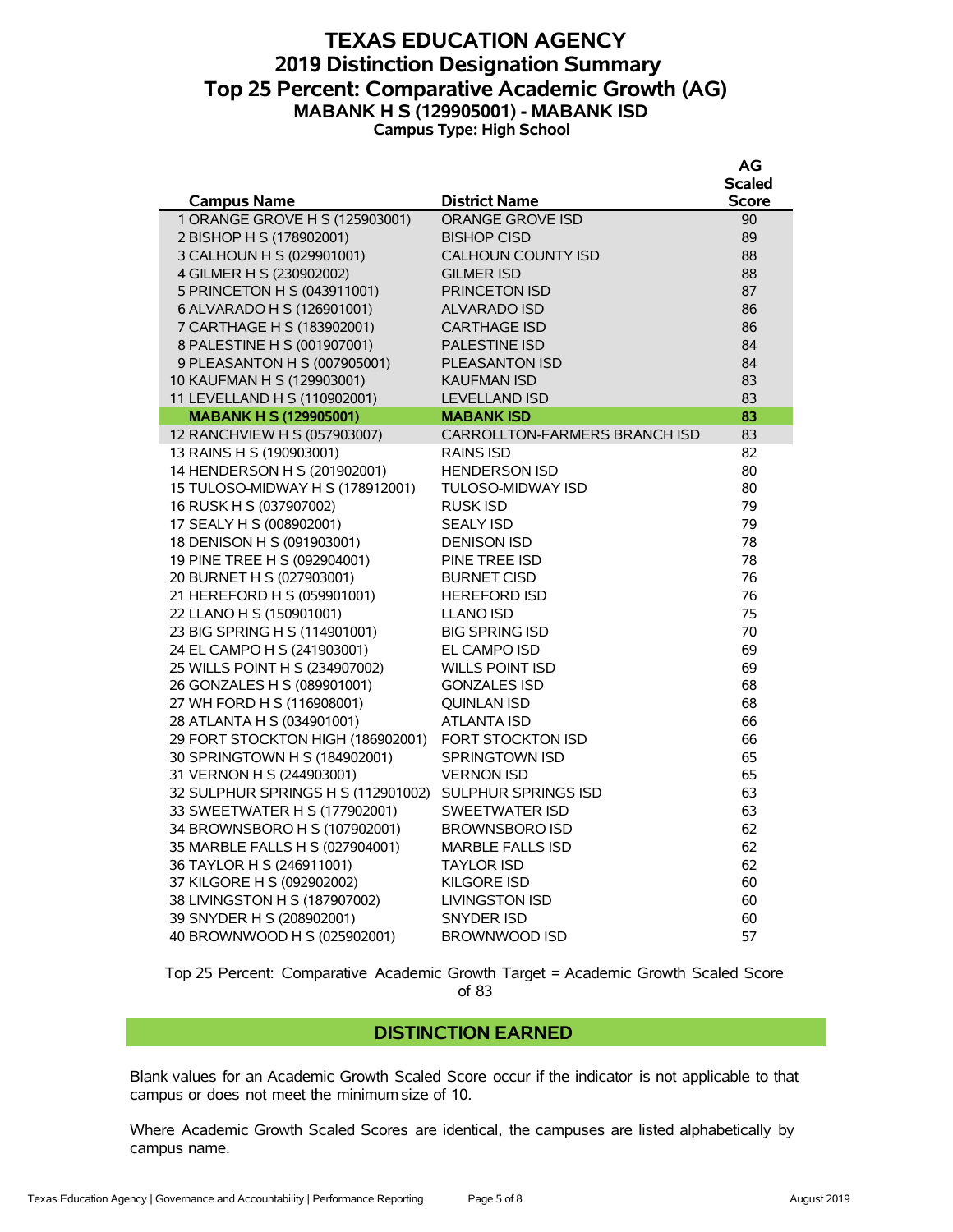### **TEXAS EDUCATION AGENCY 2019 Distinction Designation Summary Top 25 Percent: Comparative Closing the Gaps (CTG) MABANK H S (129905001) - MABANK ISD Campus Type: High School**

|                                                            |                                            | <b>CTG</b>    |
|------------------------------------------------------------|--------------------------------------------|---------------|
|                                                            |                                            | <b>Scaled</b> |
| <b>Campus Name</b><br>1 BISHOP H S (178902001)             | <b>District Name</b><br><b>BISHOP CISD</b> | Score<br>88   |
| 2 LEVELLAND H S (110902001)                                | <b>LEVELLAND ISD</b>                       | 88            |
| 3 KAUFMAN H S (129903001)                                  | <b>KAUFMAN ISD</b>                         | 87            |
| 4 RANCHVIEW H S (057903007)                                | CARROLLTON-FARMERS BRANCH ISD              | 87            |
| 5 GILMER H S (230902002)                                   | <b>GILMER ISD</b>                          | 86            |
| 6 HENDERSON H S (201902001)                                | <b>HENDERSON ISD</b>                       | 86            |
| <b>MABANK H S (129905001)</b>                              | <b>MABANK ISD</b>                          | 86            |
| 7 ORANGE GROVE H S (125903001)                             | <b>ORANGE GROVE ISD</b>                    | 86            |
| 8 CARTHAGE H S (183902001)                                 | <b>CARTHAGE ISD</b>                        | 85            |
| 9 DENISON H S (091903001)                                  | <b>DENISON ISD</b>                         | 83            |
| 10 ALVARADO H S (126901001)                                | <b>ALVARADO ISD</b>                        | 81            |
| 11 CALHOUN H S (029901001)                                 | <b>CALHOUN COUNTY ISD</b>                  | 81            |
| 12 PRINCETON H S (043911001)                               | <b>PRINCETON ISD</b>                       | 81            |
| 13 RAINS H S (190903001)                                   | <b>RAINS ISD</b>                           | 81            |
| 14 PALESTINE H S (001907001)                               | <b>PALESTINE ISD</b>                       | 80            |
| 15 TULOSO-MIDWAY H S (178912001)                           | <b>TULOSO-MIDWAY ISD</b>                   | 80            |
| 16 PINE TREE H S (092904001)                               | PINE TREE ISD                              | 79            |
| 17 PLEASANTON H S (007905001)                              | <b>PLEASANTON ISD</b>                      | 79            |
| 18 BROWNSBORO H S (107902001)                              | <b>BROWNSBORO ISD</b>                      | 78            |
| 19 ATLANTA H S (034901001)                                 | ATLANTA ISD                                | 77            |
| 20 BURNET H S (027903001)                                  | <b>BURNET CISD</b>                         | 77            |
| 21 LLANO H S (150901001)                                   | <b>LLANO ISD</b>                           | 77            |
| 22 HEREFORD H S (059901001)                                | <b>HEREFORD ISD</b>                        | 76            |
| 23 RUSK H S (037907002)                                    | <b>RUSK ISD</b>                            | 76            |
| 24 EL CAMPO H S (241903001)                                | EL CAMPO ISD                               | 75            |
| 25 SEALY H S (008902001)                                   | <b>SEALY ISD</b>                           | 75            |
| 26 SULPHUR SPRINGS H S (112901002)                         | <b>SULPHUR SPRINGS ISD</b>                 | 75            |
| 27 BROWNWOOD H S (025902001)                               | <b>BROWNWOOD ISD</b>                       | 74            |
| 28 WILLS POINT H S (234907002)                             | <b>WILLS POINT ISD</b>                     | 74            |
| 29 LIVINGSTON H S (187907002)                              | <b>LIVINGSTON ISD</b>                      | 73            |
| 30 GONZALES H S (089901001)                                | <b>GONZALES ISD</b>                        | 72            |
| 31 SNYDER H S (208902001)                                  | SNYDER ISD<br><b>SWEETWATER ISD</b>        | 72<br>72      |
| 32 SWEETWATER H S (177902001)<br>33 TAYLOR H S (246911001) |                                            | 72            |
| 34 VERNON H S (244903001)                                  | <b>TAYLOR ISD</b><br><b>VERNON ISD</b>     | 72            |
| 35 FORT STOCKTON HIGH (186902001)                          | <b>FORT STOCKTON ISD</b>                   | 71            |
| 36 KILGORE H S (092902002)                                 | <b>KILGORE ISD</b>                         | 71            |
| 37 MARBLE FALLS H S (027904001)                            | <b>MARBLE FALLS ISD</b>                    | 70            |
| 38 WH FORD H S (116908001)                                 | <b>OUINLAN ISD</b>                         | 70            |
| 39 SPRINGTOWN H S (184902001)                              | <b>SPRINGTOWN ISD</b>                      | 66            |
| 40 BIG SPRING H S (114901001)                              | <b>BIG SPRING ISD</b>                      | 61            |
|                                                            |                                            |               |

Top 25 Percent: Comparative Closing the Gaps Target = Closing the Gaps Scaled Score of 81

#### **DISTINCTION EARNED**

Blank values for a Closing the Gaps Scaled Score occur if the indicator is not applicable to that campus or does not meet the minimum size of 10.

Where Closing the Gaps Scaled Scores are identical, the campuses are listed alphabetically by campus name.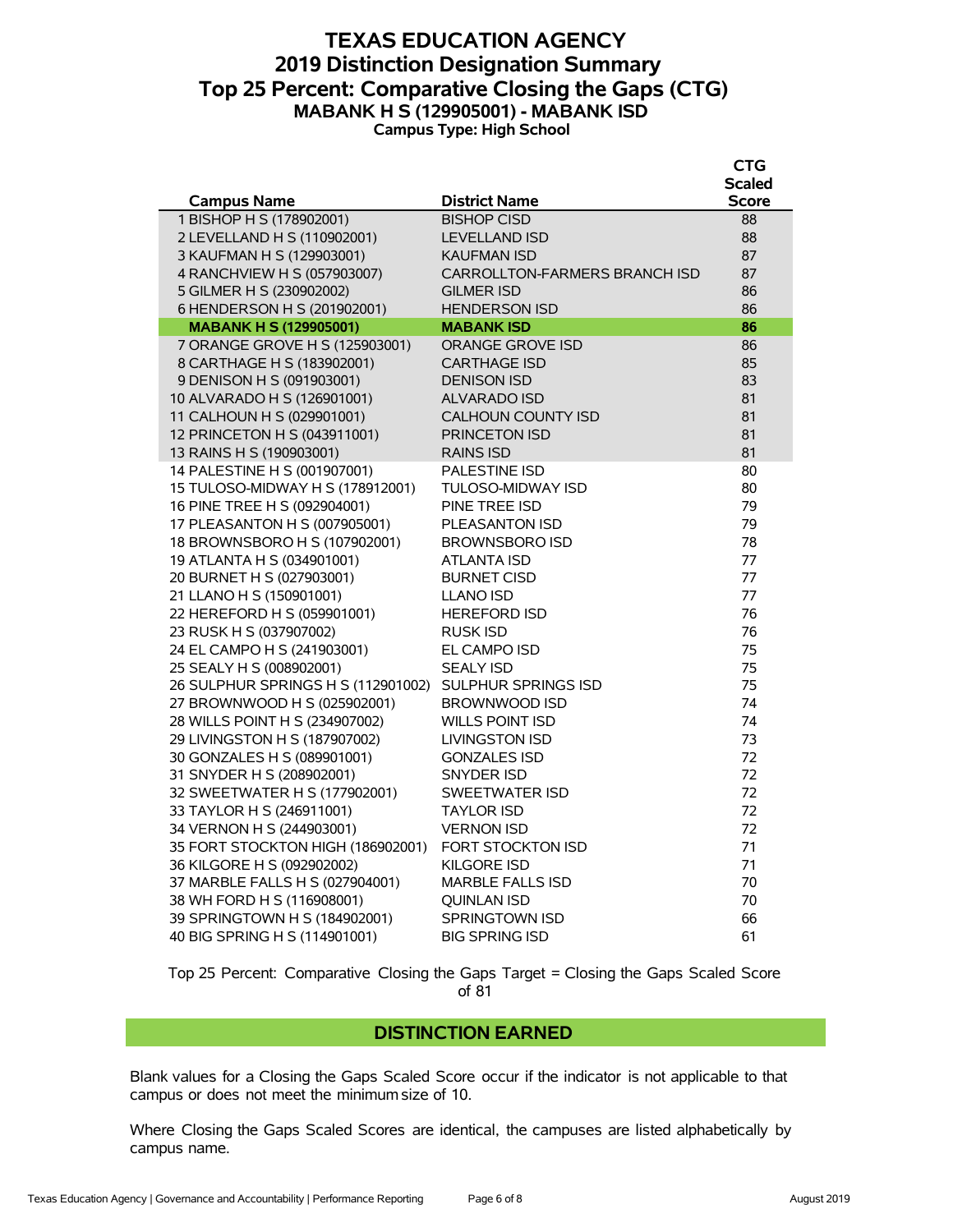# **TEXAS EDUCATION AGENCY 2019 Distinction Designation Summary Postsecondary Readiness MABANK H S (129905001) - MABANK ISD Campus Type: High School**

|                                                                                           | <b>Indicator</b> |            |
|-------------------------------------------------------------------------------------------|------------------|------------|
| <b>Indicator</b>                                                                          | <b>Score</b>     | Quartile   |
| Pct of STAAR Results at Meets Grade Level or Above (All Subjects)                         | 62.0%            | Q1         |
| Pct of Grade 3–8 Results at Meets Grade Level or Above in Both<br>Reading and Mathematics |                  |            |
| Four-Year Longitudinal Graduation Rate                                                    | 98.4%            | O1         |
| Four-Year Longitudinal Graduation Plan Rate                                               | 94.3%            | Q2         |
| <b>TSI Criteria Graduates</b>                                                             | 53.2%            | Q1         |
| College, Career, and Military Ready Graduates                                             | 81.0%            | O1         |
| <b>SAT/ACT Participation</b>                                                              | 46.4%            | O3         |
| AP/IB Examination Participation: Any Subject                                              | 25.6%            | Q1         |
| <b>CTE Coherent Sequence Graduates</b>                                                    | 86.0%            | Q2         |
| <b>Total Indicators for Postsecondary Readiness</b>                                       |                  | $5$ of $8$ |

Evaluation of campus outcomes: 5 of 8 eligible indicators in Q1 (Top Quartile)

5 of  $8 = 63%$ 

Distinction Target: High School = 33% or higher

#### **DISTINCTION EARNED**

Blank values for an indicator score occur if the indicator is not applicable to that campus or does not meet the minimum size of 10 students.

Blank values for a quartile occur if there are fewer than 20 campuses in the campus comparison group with data for each qualifying indicator.